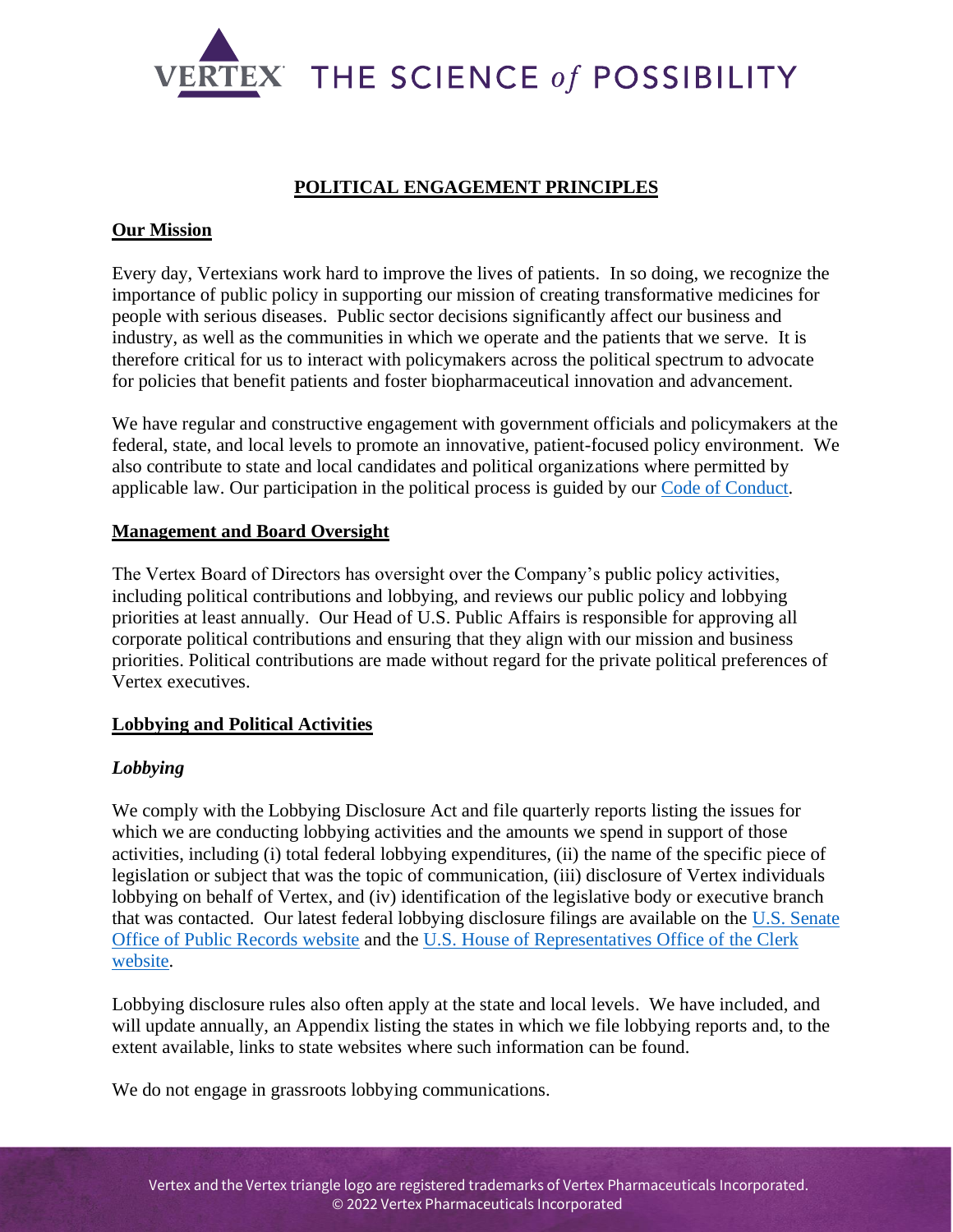

### *Political Contributions*

Vertex contributes to state and local candidates where permitted by applicable law. Our contributions are bipartisan and support candidates and policies that will enable us to create transformative medicines for people with serious diseases, including those that further biopharmaceutical innovation and access to medicines; help patients with serious diseases; and impact our employees or geographic areas where our facilities are located. We also may provide financial support to other political organizations, including 527 organizations. A list of these contributions will be updated annually in the Appendix.

Vertex does not make independent political expenditures and does not make payments to influence ballot measures.

At times, Vertex may contribute to  $501(c)4$  organizations that engage in lobbying or political activity. We will disclose such organizations annually in the Appendix and, to the extent available to us, the portion of those payments used for activities that are not deductible under Chapter 162(e) of the Internal Revenue Code. Vertex does not contribute funds intended for elections to 501(c)4 organizations.

## *VPAC*

The Vertex Political Action Committee (the "VPAC") is a nonpartisan organization that contributes to federal and state candidates across the political spectrum. VPAC-supported candidates share our commitment to ensuring access to transformative medicines and recognize the vital contributions that Vertex and its employees make in discovering medicines that can prevent, cure or fundamentally change the outcomes of serious diseases for patients and their families. VPAC takes into consideration many issues that are important to meeting the needs of the patients we serve, our employees, and our company. A contribution from VPAC does not mean that Vertex agrees with the candidate on every issue.

The VPAC is funded entirely by voluntary contributions from employees and members of our Board of Directors. Federal law prohibits corporations from making direct contributions to federal candidates, political parties, and political committees. Companies are permitted to administer a political action committee funded solely by voluntary employee contributions.

VPAC's contributions are publicly disclosed in reports with the U.S. Federal Elections Commission available here: [www.fec.gov/data/committee/C00468660/.](http://www.fec.gov/data/committee/C00468660/) All VPAC spending decisions are reviewed by the VPAC Board of Directors and are approved by Vertex's Head of U.S. Public Affairs.

#### **Trade Organization and Industry Group Memberships**

Vertex is a member of industry and trade groups that are aligned with our business objectives and our political contributions philosophy. Our government affairs executives evaluate our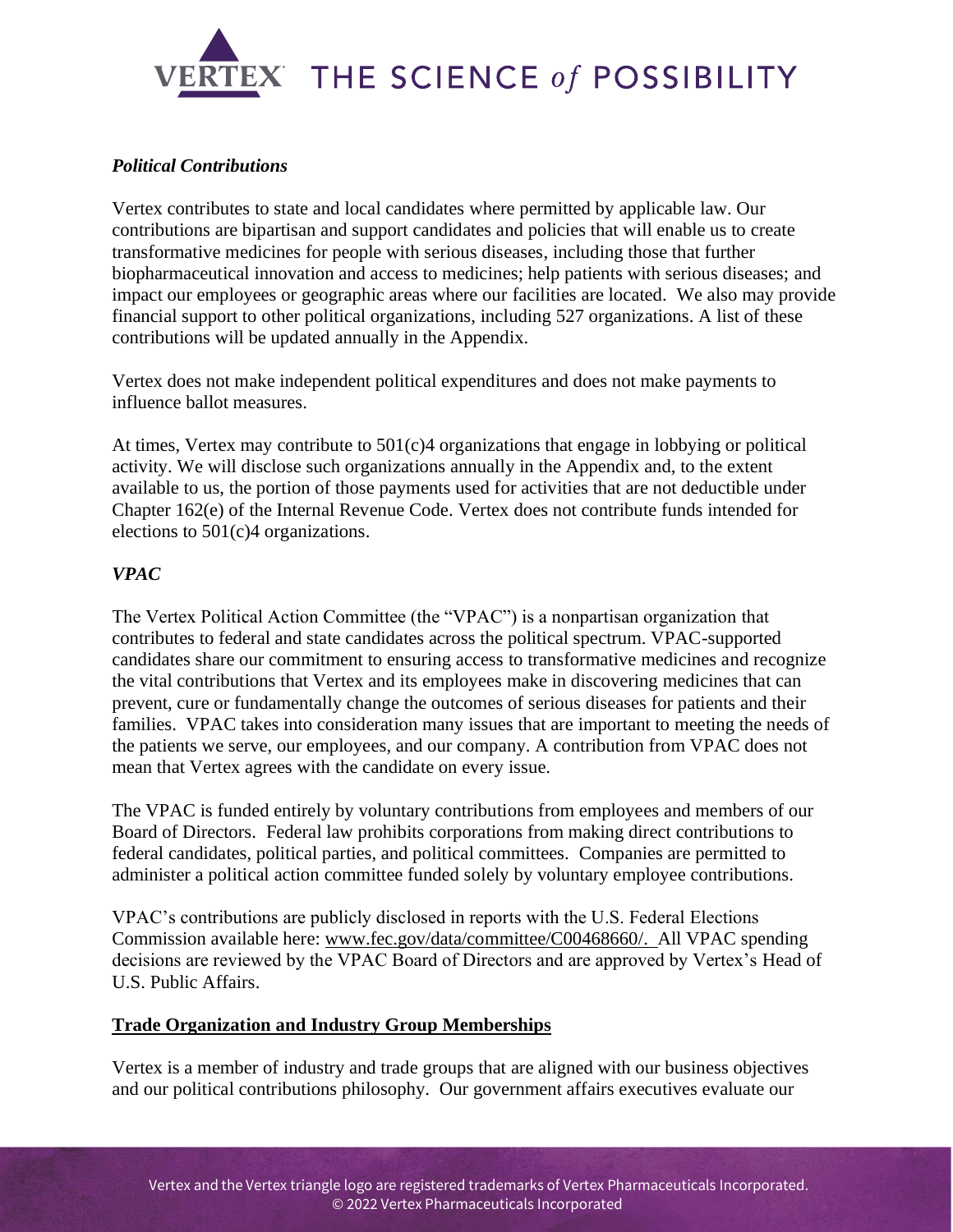

participation in these organizations regularly to ensure alignment with our contribution criteria and principles.

While we may not always agree with the positions taken by these organizations or their members, we are committed to participating in the discussions. In some instances, these organizations may use membership dues to engage in lobbying activities. We do not direct, nor have discretion over, how these funds are used.

In 2021, the industry and trade organizations to which Vertex paid more than \$25,000 in membership dues or other payments, and to the extent available to us, the portion of those payments that were used for activities that are not deductible under Chapter 162(e) of the Internal Revenue Code were:

| <b>Organization</b>                        | <b>Non-Deductible Portion of Payments (\$)</b> |
|--------------------------------------------|------------------------------------------------|
| Biotechnology Innovation Organization      | 210,676                                        |
| California Life Sciences Association       | 12.920                                         |
| Texas Healthcare and Bioscience Institute  | 12,250                                         |
| <b>Massachusetts Biotechnology Council</b> | 11,715                                         |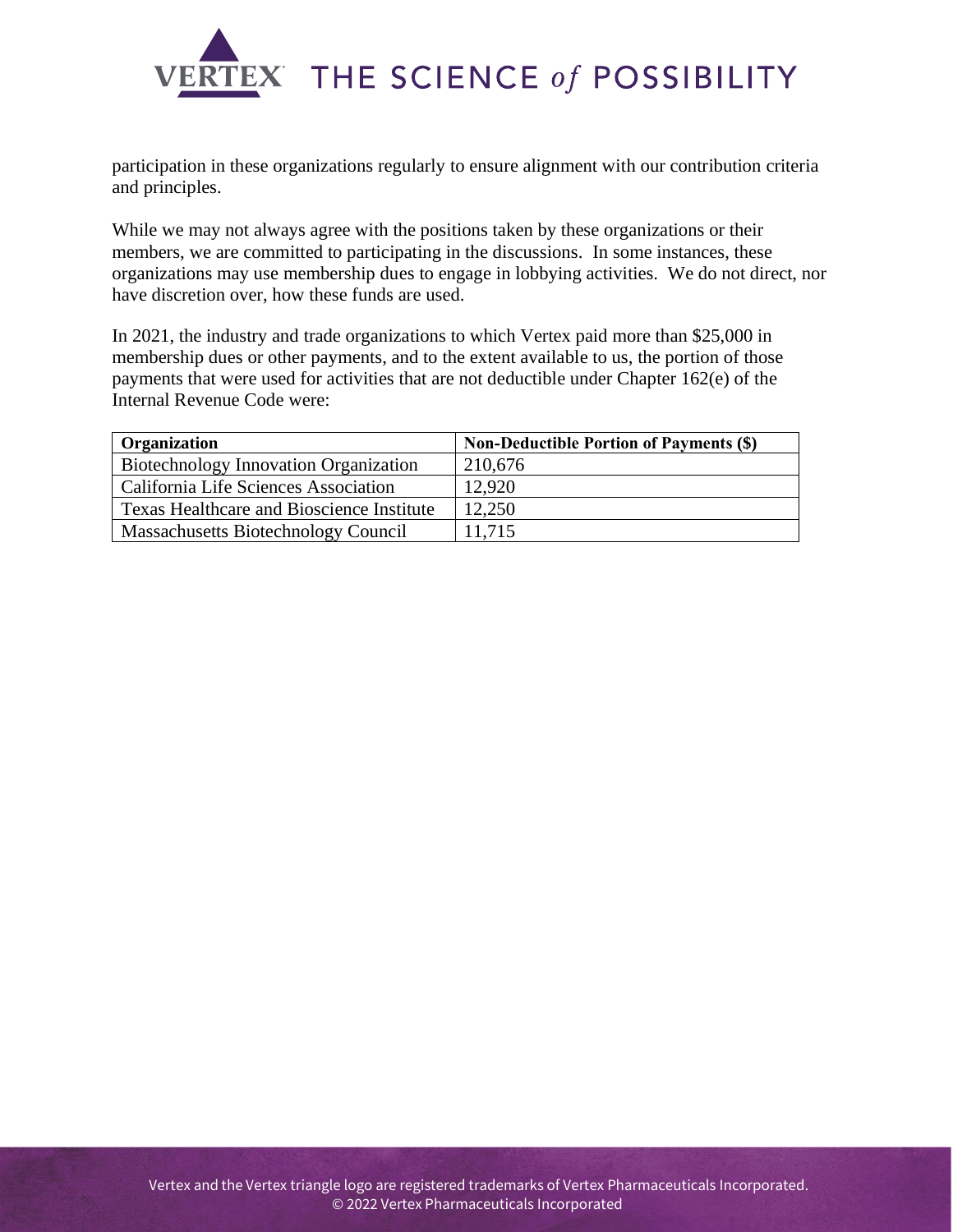

## **Appendix**

#### *Lobbying Disclosures by Registered State Jurisdiction*

| Alabama        | http://ethics.alabama.gov/lobbyists.aspx                                      |
|----------------|-------------------------------------------------------------------------------|
| Arizona        | https://lobbying.az.gov/                                                      |
|                | https://www.sos.arkansas.gov/elections/financial-disclosure/registered-       |
| Arkansas       | lobbyists-political-action-committees                                         |
| California     | http://cal-access.sos.ca.gov/Lobbying/                                        |
| Colorado       | https://www.sos.state.co.us/pubs/lobby/lobby home.html                        |
|                | https://portal.ct.gov/Ethics/Lobbyist-Filings/Lobbyist-Filings/Lobbyist-Main- |
| Connecticut    | Page                                                                          |
| Delaware       | https://depic.delaware.gov/                                                   |
| District of    |                                                                               |
| Columbia       | https://bega.dc.gov/page/resources-lobbyists                                  |
| Florida        | https://floridalobbyist.gov/                                                  |
| Georgia        | http://ethics.ga.gov/search-recordsreports-late-fees/                         |
| Idaho          | https://sos.idaho.gov/elections-division/lobbyist-information/                |
| Illinois       | https://www.ilsos.gov/lobbyistsearch/                                         |
| Indiana        | https://www.in.gov/ilrc/                                                      |
| Iowa           | https://www.legis.iowa.gov/lobbyist                                           |
| Kansas         | https://www.kssos.org/elections/elections_lobbyists.html                      |
| Kentucky       | https://klec.ky.gov/Pages/default.aspx                                        |
| Louisiana      | http://ethics.la.gov/lobbyinghome.aspx                                        |
| Maryland       | https://lobby-ethics.maryland.gov/                                            |
| Massachusetts  | https://www.sec.state.ma.us/LobbyistPublicSearch/                             |
| Michigan       | https://www.michigan.gov/sos/0,4670,7-127-1633_11945---,00.html               |
| Minnesota      | https://cfb.mn.gov/citizen-resources/board-programs/overview/lobbying/        |
| Mississippi    | https://lobbying.sos.ms.gov/elec/portal/msel/page/search/portal.aspx          |
| Missouri       | https://mec.mo.gov/MEC/Lobbying/Home.aspx                                     |
| Montana        | https://lobbyist-ext.mt.gov/LobbyistRegistration/                             |
| Nebraska       | https://nadc.nebraska.gov/index.html                                          |
| Nevada         | https://www.leg.state.nv.us/Lobbyist                                          |
| New Jersey     | https://www.elec.state.nj.us/forcandidates/gaa_forms.htm                      |
| New Mexico     | https://www.cfis.state.nm.us/media/ReportLobbyistFilingPeriods.aspx           |
| New York       | https://jcope.ny.gov/public-data                                              |
| North Carolina | https://www.sosnc.gov/divisions/lobbying                                      |
| North Dakota   | https://sos.nd.gov/lobbyists                                                  |
| Ohio           | http://www.jlec-olig.state.oh.us/?page_id=4                                   |
| Oklahoma       | https://www.ok.gov/ethics/State_Officers_&_Employees/Lobbying/                |
|                | https://www.oregon.gov/ogec/public-records/Pages/Lobby-Registrations-         |
| Oregon         | andExpenditure-Reports.aspx                                                   |
| Pennsylvania   | https://www.dos.pa.gov/OtherServices/LobbyingDisclosure/Pages/default.aspx    |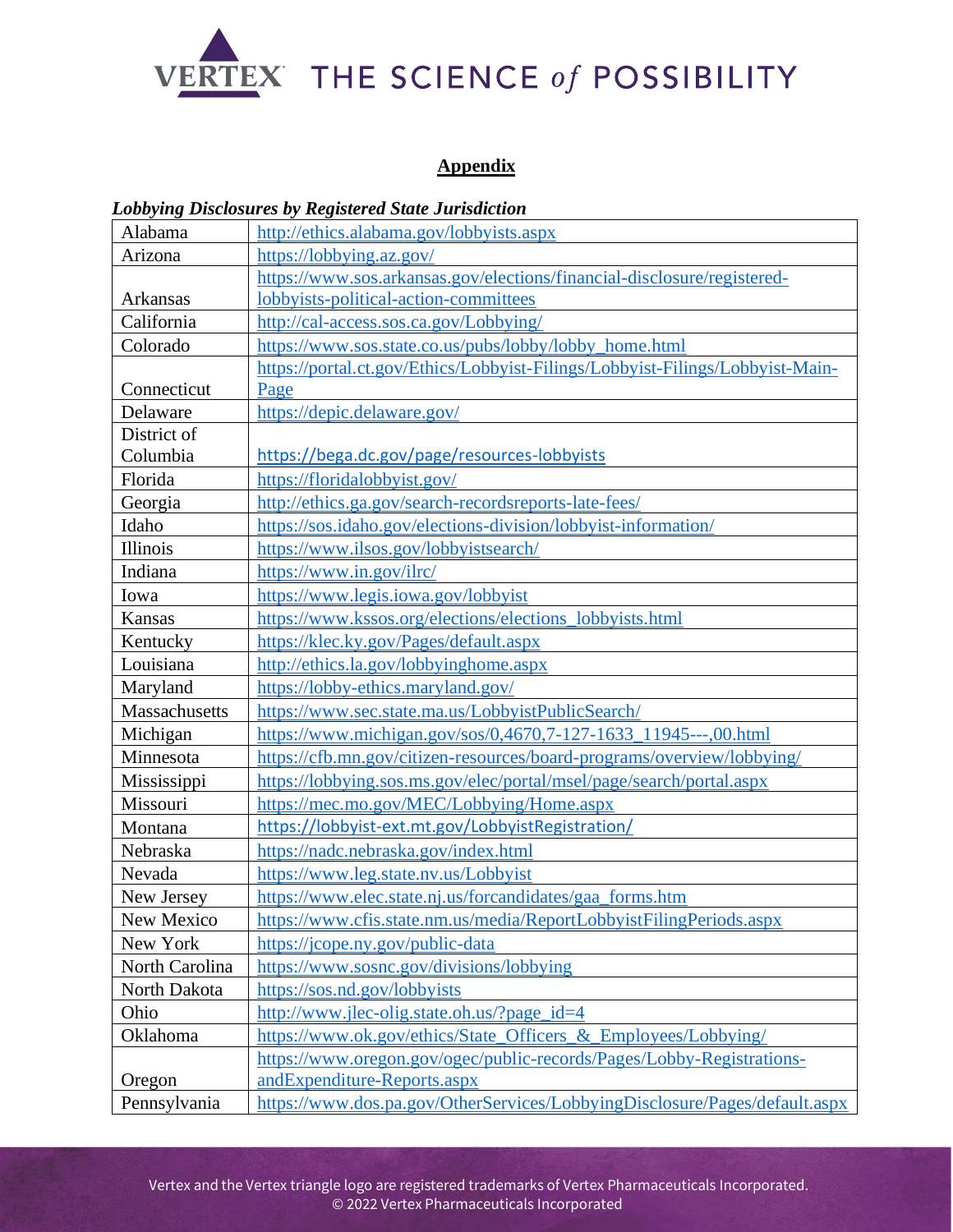

| Rhode Island   | https://www.sos.ri.gov/divisions/open-government/transparency/lobbying |
|----------------|------------------------------------------------------------------------|
| South Carolina | https://apps.sc.gov/lobbyingactivity/LAIndex.aspx                      |
| South Dakota   | https://sosenterprise.sd.gov/businessservices/lobbyist/default.aspx    |
| Tennessee      | https://apps.tn.gov/ilobby/                                            |
| Texas          | https://www.ethics.state.tx.us/search/lobby/loblistsREG2016-2020.php   |
| Utah           | https://lobbyist.utah.gov/Search/PublicSearch                          |
| Vermont        | https://lobbying.vermont.gov/                                          |
| Virginia       | http://ethics.dls.virginia.gov/lobbyists.asp#prepare                   |
| Washington     | https://www.pdc.wa.gov/browse                                          |
| West Virginia  | https://ethics.wv.gov/lobbyist/Pages/Reporting.aspx                    |
| Wisconsin      | https://lobbying.wi.gov/Home/Welcome?session=2019REG                   |
| Wyoming        | https://lobbyist.wyo.gov/Lobbyist/Default.aspx                         |

**2***021 Corporate Contributions to State and Local Political Candidates* 

| <b>Recipient</b>                               | <b>State</b> | Amount (\$) |
|------------------------------------------------|--------------|-------------|
| Amy Walen for State House                      | <b>WA</b>    | 500         |
| Ana Maria Rodriguez for State Senate           | FL           | 1,000       |
| <b>Anthony Daniels for Alabama</b>             | AL           | 1,000       |
| <b>Assembly Democratic Camp Comm-SEG FUND</b>  | WI           | 250         |
| <b>Assembly Democratic Camp Comm-SEG FUND</b>  | WI           | 500         |
| <b>Assembly Republican Victory</b>             | NJ           | 2,000       |
| <b>Blanca Rubio for Assembly 2022</b>          | CA           | 600         |
| <b>Bo Watson for Senate</b>                    | <b>TN</b>    | 1,000       |
| <b>Bradford for Senate 2024</b>                | CA           | 900         |
| <b>Buckel for Delegate</b>                     | <b>MD</b>    | 500         |
| <b>Cameron Sexton for State Representative</b> | <b>TN</b>    | 1,500       |
| Campaign to Elect John Stefanski               | LA           | 1,000       |
| Chad Brown Campaign Fund                       | LA           | 1,000       |
| Chris Ward for Assembly 2022                   | CA           | 1,200       |
| <b>Citizens for Adrienne Jones</b>             | <b>MD</b>    | 500         |
| <b>Citizens for Antonio Munoz</b>              | IL           | 500         |
| Citizens for Bill Ferguson                     | <b>MD</b>    | 500         |
| <b>Citizens for Brian Feldman</b>              | <b>MD</b>    | 500         |
| Citizens for C.D. Davidsmeyer                  | IL           | 250         |
| <b>Citizens for Delores Kelley</b>             | <b>MD</b>    | 500         |
| <b>Citizens for Durkin</b>                     | IL           | 1,500       |
| <b>Citizens for Marcus C. Evans</b>            | IL           | 500         |
| <b>Citizens for Matt Morgan</b>                | <b>MD</b>    | 500         |
| <b>Citizens for Melony Griffith</b>            | <b>MD</b>    | 500         |
| <b>Citizens</b> for Saab                       | <b>MD</b>    | 500         |
| Clay Schexnayder Campaign Fund                 | LA           | 1,500       |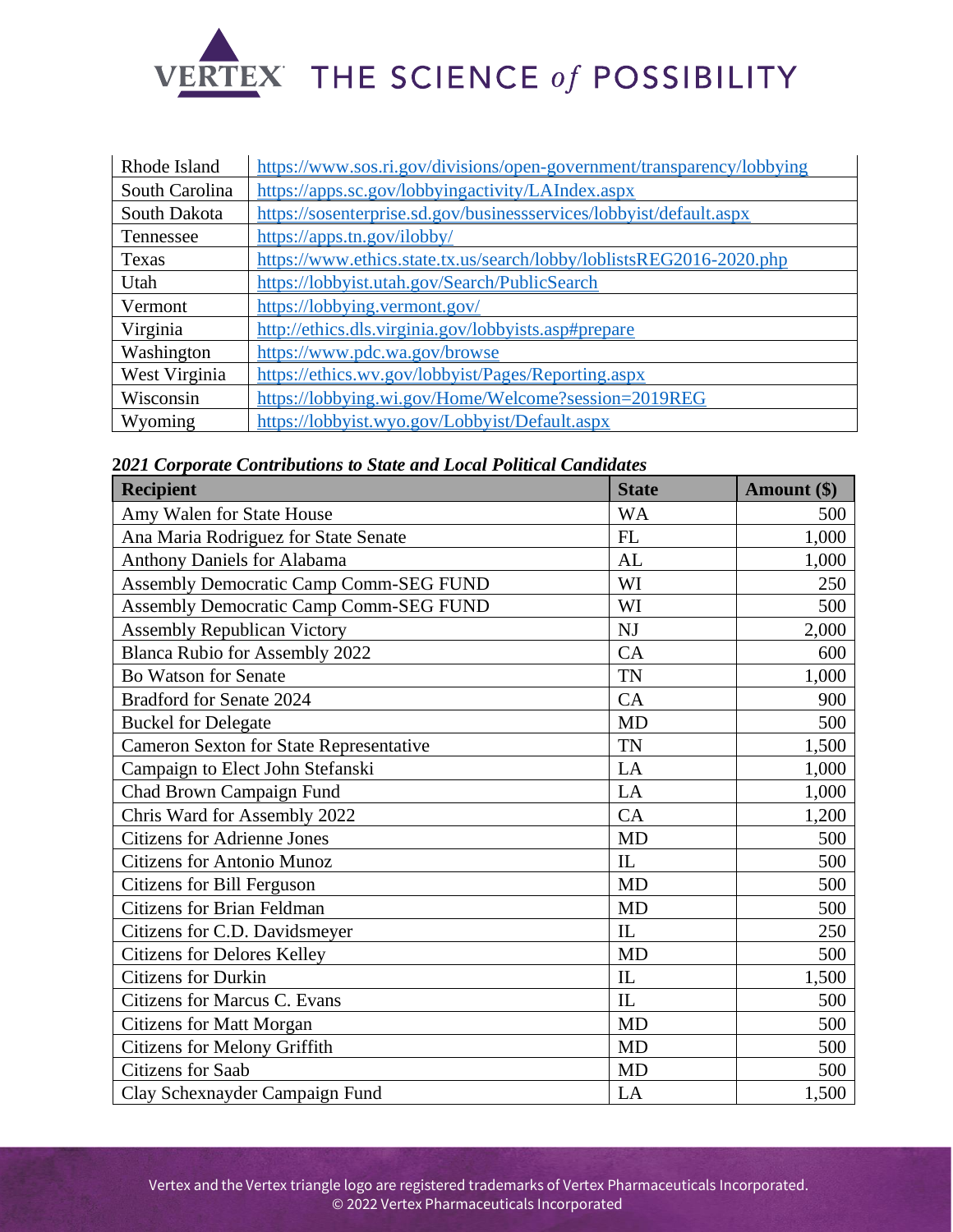# VERTEX THE SCIENCE of POSSIBILITY

| <b>Cmte to Elect Eileen Cody</b>                | <b>WA</b>                  | 500   |
|-------------------------------------------------|----------------------------|-------|
| Cmte to Re-elect Ed Harbison                    | GA                         | 1,000 |
| Cmte. to Elect Gloria Frazier                   | <b>GA</b>                  | 1,000 |
| Committee to Elect a Republican Senate-SEG FUND | WI                         | 250   |
| Committee to Elect a Republican Senate-SEG FUND | WI                         | 750   |
| <b>Committee to Elect Gary Hicks</b>            | <b>TN</b>                  | 500   |
| Committee to Elect Linda Coleman-Madison        | <b>AL</b>                  | 1,000 |
| <b>Committee to Elect Rachel Prusak</b>         | <b>OR</b>                  | 500   |
| <b>Committee to Elect Yusuf Hakeem</b>          | <b>TN</b>                  | 500   |
| Community for Dee                               | IL                         | 250   |
| <b>Conservatives for a Better Florida</b>       | FL                         | 5,000 |
| <b>Cullison for Maryland</b>                    | <b>MD</b>                  | 500   |
| Dan Roberts for Senate                          | AL                         | 1,000 |
| Daniel Perez Campaign                           | FL                         | 1,000 |
| Danny Burgess for Senate                        | FL                         | 1,000 |
| Dave Syverson Campaign Committee                | IL                         | 500   |
| <b>Democratic Assembly Campaign Committee</b>   | <b>NJ</b>                  | 2,000 |
| Democrats for the Illinois House                | IL                         | 1,000 |
| Dotie Joseph for House District 108             | FL                         | 1,000 |
| Dr. Joaquin Arambula for Assembly 2022          | CA                         | 700   |
| <b>Dunnavant for Senate</b>                     | <b>VA</b>                  | 1,000 |
| Dustin Miller Campaign Fund                     | LA                         | 1,000 |
| <b>Edmunds for Delegate</b>                     | <b>VA</b>                  | 500   |
| Elect Dan McConchie                             | IL                         | 1,500 |
| <b>Feigenholtz for State Senate</b>             | IL                         | 1,000 |
| Fentice D. Driskell Campaign                    | FL                         | 1,000 |
| Filler-Corn for Delegate                        | <b>VA</b>                  | 1,000 |
| Florida Strong Finish                           | FL                         | 5,000 |
| Fowler for Delegate                             | <b>VA</b>                  | 500   |
| Friends for Avery Bourne                        | IL                         | 500   |
| Friends for Eva Dina Delgado                    | IL                         | 250   |
| <b>Friends for Nicholas Charles</b>             | <b>MD</b>                  | 250   |
| Friends of Alex Ybarra                          | <b>WA</b>                  | 500   |
| Friends of Alicia Hyndman                       | NY                         | 500   |
| Friends of Ariana Kelly                         | <b>MD</b>                  | 250   |
| Friends of Bill Cunningham                      | IL                         | 500   |
| Friends of Bob Freeman                          | <b>TN</b>                  | 500   |
| Friends of Camille Y. Lilly                     | $\mathop{\rm IL}\nolimits$ | 250   |
| Friends of Chapin Rose                          | IL                         | 500   |
| Friends of Christine Drazan                     | <b>OR</b>                  | 500   |
| Friends of Dan Brady                            | ${\rm IL}$                 | 500   |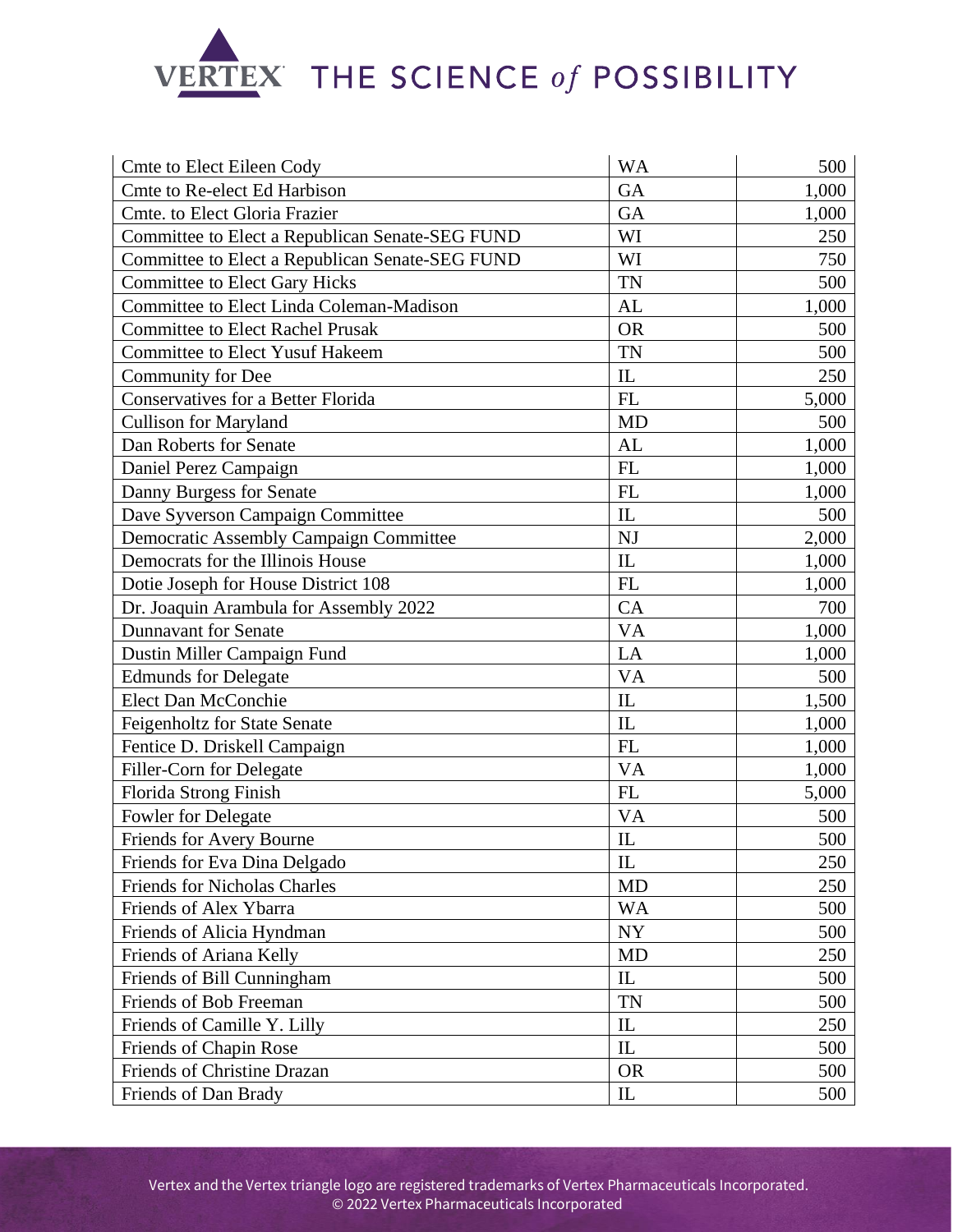# VERTEX THE SCIENCE of POSSIBILITY

| Friends of Darryl Barnes                   | <b>MD</b>                       | 500   |
|--------------------------------------------|---------------------------------|-------|
| Friends of Don Harmon                      | IL                              | 2,000 |
| Friends of Elizabeth Steiner Hayward       | <b>OR</b>                       | 500   |
| Friends of Frank Bigelow for Assembly 2020 | CA                              | 900   |
| Friends of Fred Girod                      | <b>OR</b>                       | 500   |
| Friends of Harold Love                     | <b>TN</b>                       | 500   |
| Friends of J.B. Jennings                   | <b>MD</b>                       | 500   |
| <b>Friends of James Manning</b>            | <b>OR</b>                       | 500   |
| Friends of Jason Barickman                 | $\mathop{\rm IL}\nolimits$      | 500   |
| Friends Of Jehan Gordon                    | IL                              | 500   |
| Friends of John Curran                     | IL                              | 500   |
| Friends of Joseline Pena-Melnyk            | <b>MD</b>                       | 500   |
| Friends of Justin Ready                    | <b>MD</b>                       | 500   |
| Friends of Karen Camper                    | <b>TN</b>                       | 500   |
| Friends of Kathy Szeliga                   | <b>MD</b>                       | 500   |
| Friends of Ken Kerr                        | <b>MD</b>                       | 250   |
| Friends of Kevin Byrne                     | <b>NY</b>                       | 500   |
| Friends of Kim Jackson                     | GA                              | 1,000 |
| Friends of Larry Springer                  | <b>WA</b>                       | 500   |
| Friends of Laura Fine                      | IL                              | 500   |
| <b>Friends of Laurie Jinkins</b>           | <b>WA</b>                       | 500   |
| Friends of Mark D. Sickles                 | <b>VA</b>                       | 1,000 |
| <b>Friends of Mattie Hunter</b>            | IL                              | 500   |
| <b>Friends of Mattie Hunter</b>            | IL                              | 500   |
| Friends of Mike Martucci                   | <b>NY</b>                       | 500   |
| Friends of Nic Kipke                       | <b>MD</b>                       | 500   |
| Friends of Pam Beidle                      | <b>MD</b>                       | 250   |
| Friends of Patsy Hazlewood                 | <b>TN</b>                       | 500   |
| <b>Friends of Paul Evans</b>               | <b>OR</b>                       | 500   |
| <b>Friends of Randy McNally</b>            | <b>TN</b>                       | 1,500 |
| Friends of Raquel Moore-Green              | <b>OR</b>                       | 500   |
| Friends of Rita Mayfield                   | IL                              | 250   |
| Friends of Robert Orrock                   | <b>VA</b>                       | 500   |
| Friends of Robyn Gabel                     | IL                              | 500   |
| Friends of Ryan Spain                      | ${\rm IL}$                      | 500   |
| Friends of Sonya Marie Harper              | IL                              | 500   |
| Friends of Steve Hershey                   | <b>MD</b>                       | 500   |
| Friends of Sue Rezin                       | IL                              | 500   |
| Friends of Susan Krebs                     | MD                              | 500   |
| Friends of Terri Bryant                    | $\mathop{\mathrm{IL}}\nolimits$ | 500   |
| Friends of Tim Butler                      | IL                              | 500   |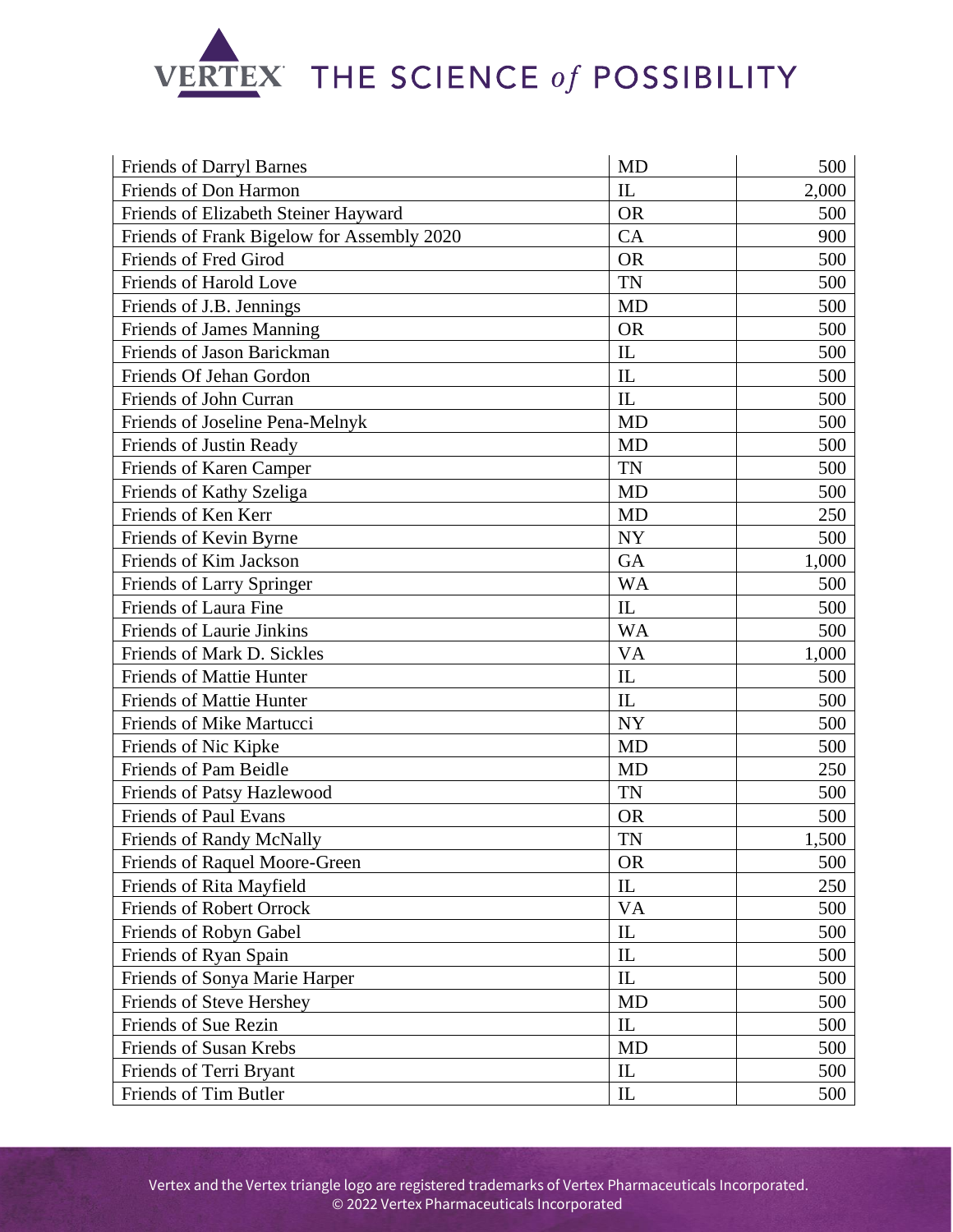# VERTEX THE SCIENCE of POSSIBILITY

| Friends of Tom O'Mara                  | <b>NY</b>                       | 500   |
|----------------------------------------|---------------------------------|-------|
| Friends of Vandana Slatter             | <b>WA</b>                       | 500   |
| Friends of Will Barclay                | <b>NY</b>                       | 500   |
| Friends to Elect Raumesh Akbari Senate | <b>TN</b>                       | 1,000 |
| <b>Gallivan for Senate</b>             | <b>NY</b>                       | 500   |
| George Barker for Senate               | <b>VA</b>                       | 1,000 |
| Gilda Cobb-Hunter Campaign Fund        | <b>SC</b>                       | 1,000 |
| Gipson for Assembly 2022               | CA                              | 900   |
| Grove for Senate 2022                  | CA                              | 900   |
| <b>Gustavo Rivera for State Senate</b> | <b>NY</b>                       | 750   |
| Hanger Campaign Fund                   | <b>VA</b>                       | 500   |
| Hawk for State Representative          | <b>TN</b>                       | 500   |
| Hayden for Oregon                      | <b>OR</b>                       | 500   |
| Heath Flora for Assembly 2022          | CA                              | 900   |
| IL House Republican Organization       | IL                              | 1,000 |
| IL Senate Democratic Victory Fund      | IL                              | 1,000 |
| J. Rogers Pope Campaign Fund           | LA                              | 1,000 |
| James Bush Campaign                    | FL                              | 1,000 |
| Jason Brodeur Campaign Fund            | FL                              | 1,000 |
| Jason Hodges for State House           | <b>TN</b>                       | 500   |
| Jay Luneau Campaign                    | LA                              | 1,000 |
| Jil Tracy for State Senate             | IL                              | 250   |
| Jim Wood for Assembly 2022             | CA                              | 1,100 |
| Joe Schmick Campaign Committee         | <b>WA</b>                       | 500   |
| John F. Kennedy for Senate             | <b>GA</b>                       | 1,000 |
| <b>Jones for Senate</b>                | CA                              | 1,200 |
| <b>Judy Warnick for Senate</b>         | <b>WA</b>                       | 500   |
| Julie Morrison for State Senate        | IL                              | 500   |
| Kamia Brown Campaign                   | FL                              | 1,000 |
| Kathleen Murphy for Delegate           | <b>VA</b>                       | 500   |
| Kevin Mullin for Assembly 2022         | CA                              | 800   |
| Larry Bagely Campaign                  | LA                              | 1,000 |
| Laura Hall Re-election Cmte            | AL                              | 1,000 |
| Lincoln PAC                            | M <sub>O</sub>                  | 2,800 |
| London Lamar for State Representative  | <b>TN</b>                       | 500   |
| Lorena Gonzalez for Assembly 2022      | CA                              | 1,100 |
| <b>Lucas for State Senate</b>          | <b>VA</b>                       | 1,000 |
| Maienschein for Assembly 2022          | CA                              | 900   |
| <b>Majority Forward</b>                | <b>MO</b>                       | 2,000 |
| McDonald for Assembly                  | <b>NY</b>                       | 750   |
| Melinda for Senate                     | $\mathop{\mathrm{IL}}\nolimits$ | 500   |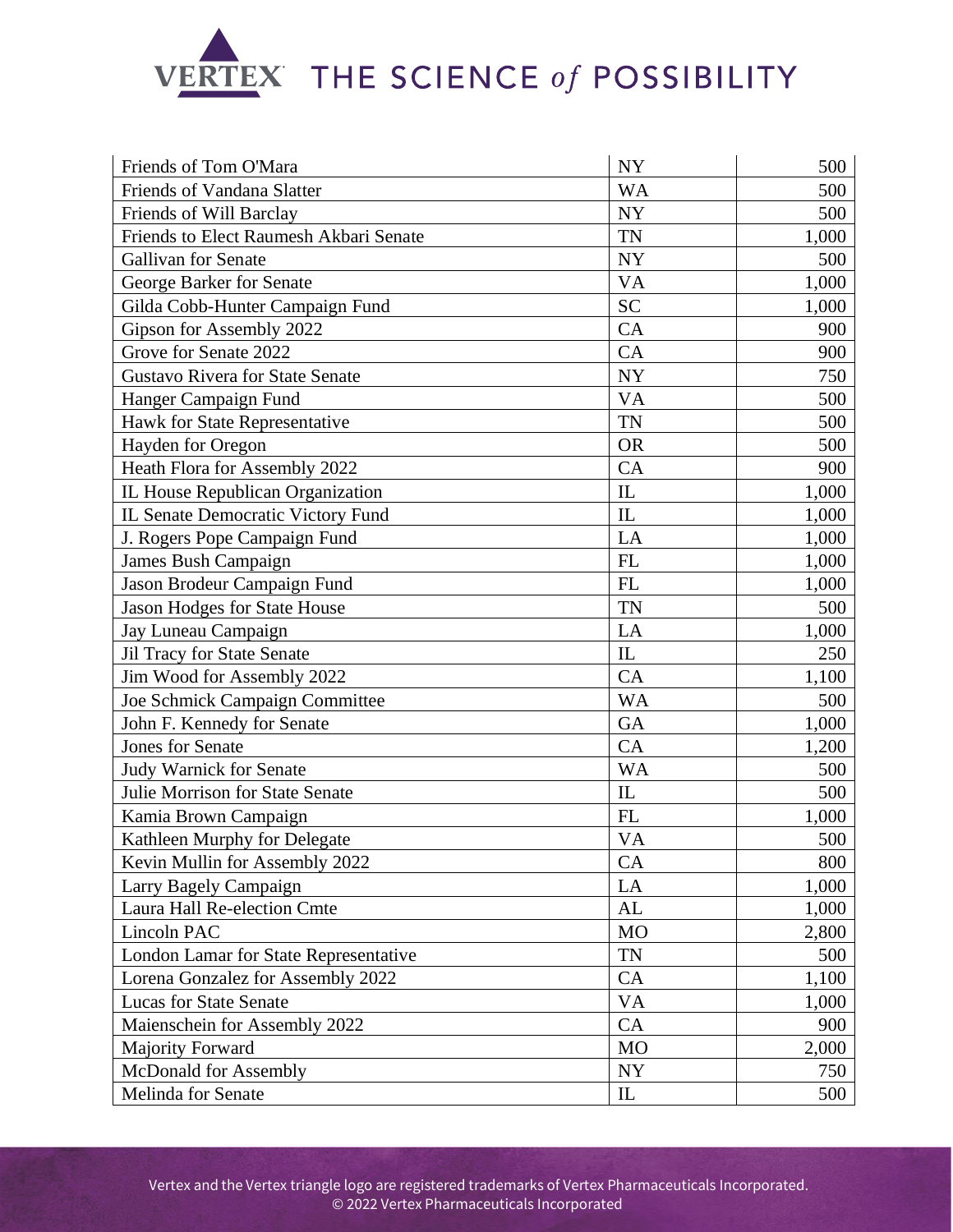

| Missouri United                                         | M <sub>O</sub> | 2,000 |
|---------------------------------------------------------|----------------|-------|
| MO House Dem. Camp Cmte (Team Missouri)                 | M <sub>O</sub> | 2,000 |
| Murrell Smith Campaign                                  | <b>SC</b>      | 1,000 |
| New York State DACC Housekeeping Committee              | NY             | 1,500 |
| NY DSCC                                                 | ${\rm NY}$     | 1,500 |
| NY Republican Senate Campaign Cmte Housekeeping Account | <b>NY</b>      | 1,000 |
| NYS Republican Assembly Campaign Cmte Housekeeping      |                |       |
| Account                                                 | <b>NY</b>      | 1,000 |
| Page Cortez Campaign Fund                               | LA             | 1,500 |
| <b>Pat Bates for Senate</b>                             | CA             | 1,200 |
| Paul Lee for House Campaign                             | <b>AL</b>      | 1,000 |
| Re-Elect Senator Atkins 2024                            | CA             | 1,500 |
| Regina Barrow Campaign Fund                             | LA             | 1,000 |
| Rendon for Assembly 2022                                | CA             | 1,200 |
| Republican Assembly Campaign Cmte-SEG FUND              | WI             | 250   |
| Republican Assembly Campaign Cmte-SEG FUND              | WI             | 750   |
| Sabi Kumar for TN House                                 | <b>TN</b>      | 500   |
| <b>Senate Democratic Majority</b>                       | NJ             | 2,000 |
| Senate Presidents Campaign Committee                    | <b>NJ</b>      | 2,000 |
| Senate Republican Majority                              | NJ             | 2,000 |
| Senate Republican Victory Fund                          | IL             | 1,000 |
| Senator John Braun                                      | <b>WA</b>      | 500   |
| <b>Sharon Cooper for State House</b>                    | GA             | 1,000 |
| <b>Shelly for State Senate</b>                          | <b>WA</b>      | 500   |
| <b>Shevrin Jones Campaign</b>                           | FL             | 1,000 |
| <b>State Senate Democratic Committee-SEG FUND</b>       | WI             | 250   |
| <b>State Senate Democratic Committee-SEG FUND</b>       | WI             | 500   |
| <b>Stec for Senate</b>                                  | <b>NY</b>      | 500   |
| Team BSW                                                | <b>OR</b>      | 500   |
| <b>Team Demmer</b>                                      | $\hbox{I\!L}$  | 500   |
| The People for Emanuel "Chris" Welch                    | IL             | 2,000 |
| Tim Knopp for State Senate                              | <b>OR</b>      | 500   |
| Waldron for Assembly 2022                               | CA             | 1,200 |
| Weber for CA Assembly                                   | CA             | 900   |
| Wilk for Senate                                         | CA             | 1,200 |

## *2021 Corporate Contributions to Political Organizations*

| <b>Recipient</b>                                   | Amount (\$) |
|----------------------------------------------------|-------------|
| Democratic Governors Association (DGA)             | 335,000     |
| Democratic Legislative Campaign Committee (DLCC)   | 25,000      |
| Democratic Lieutenant Governors Association (DLGA) | 25,000      |
| <b>GOPAC</b>                                       | 155,000     |